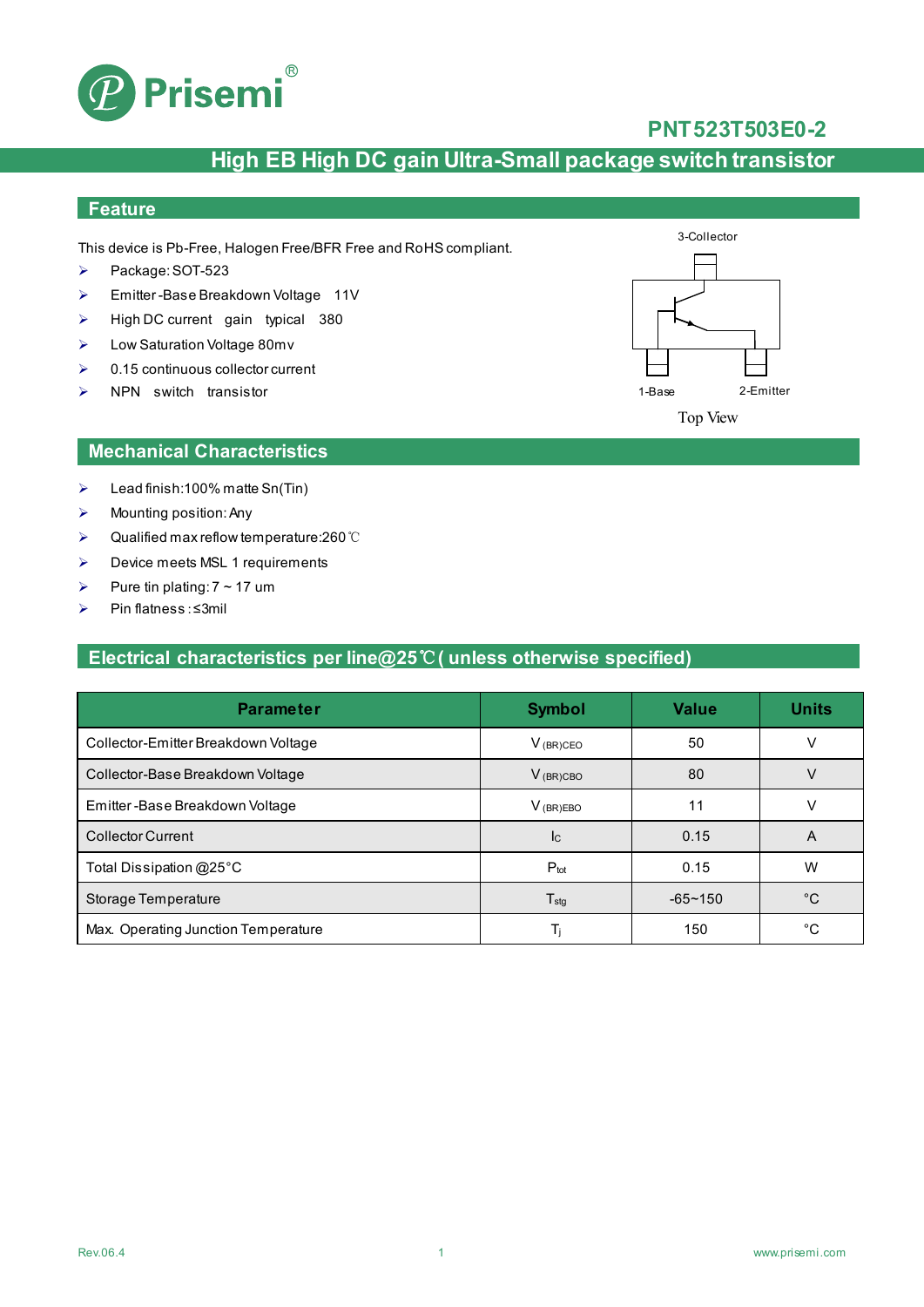#### **Absolute maximum rating@25**℃

| <b>Parameter</b>                     | <b>Symbol</b>           | <b>Conditions</b>                   | Min. | Typ. | Max. | <b>Units</b> |
|--------------------------------------|-------------------------|-------------------------------------|------|------|------|--------------|
| Collector-Base Breakdown Voltage     | <b>BV<sub>CRO</sub></b> | $lc = 50uA$                         | 80   |      |      | V            |
| Collector-Emitter Breakdown Voltage  | <b>BVCEO</b>            | $lc = 1mA$                          | 50   |      |      | $\vee$       |
| Emitter-Base Breakdown Voltage       | BV <sub>EBO</sub>       | l <sub>F</sub> =50uA                |      | 11   |      | $\vee$       |
| Collector Cut-off Current ( $IE=0$ ) | lc <sub>BO</sub>        | $V_{CB} = 60V$                      |      |      | 0.1  | μA           |
| Emitter Cut-off Current( $lC=0$ )    | <b>LEBO</b>             | $V_{EB} = 7V$                       |      |      | 0.1  | μA           |
| DC Current Gain                      | $h_{FE}$                | $I_{C}$ =1mA, $V_{CE}$ =6V          | 200  |      | 350  |              |
| Collector-Emitter Saturation Voltage | $V_{CE(sat)}$           | $IC=50mA1B=5mA$                     |      | 0.08 |      | V            |
| Transition frequency                 | $f_T$                   | $V_{CE}$ =12V,l $_E$ =-2mA,f=100MHz |      | 200  |      | <b>MHz</b>   |
| <b>Output Capacitance</b>            | Cob                     | $V_{CF}$ =12V.I $_F$ =0mAf=1MHz     |      | 2    | 3.5  | рF           |

## **Typical Characteristics**









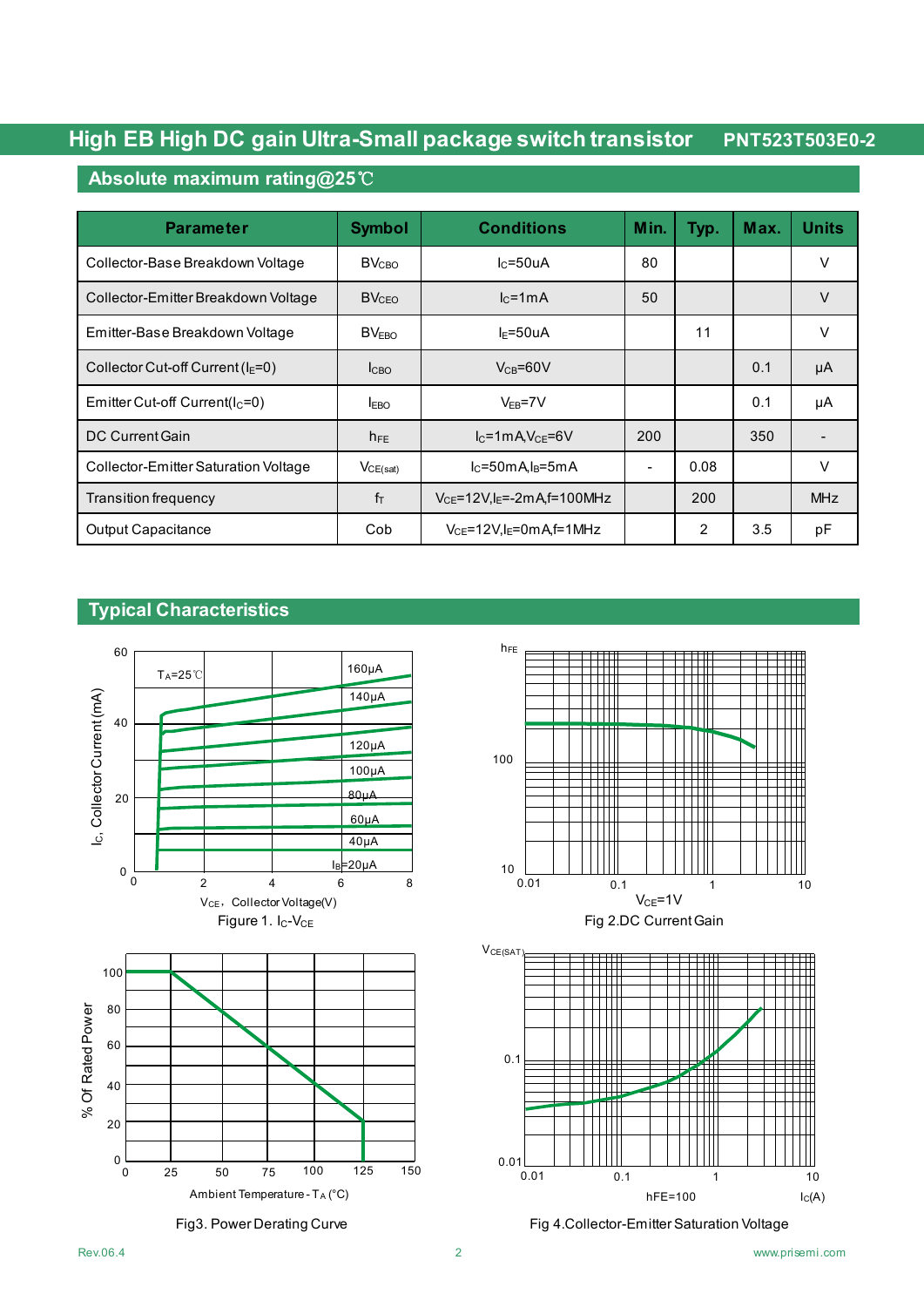

#### **Solder Reflow Recommendation**

Peak Temp=257℃, Ramp Rate=0.802deg.℃/sec



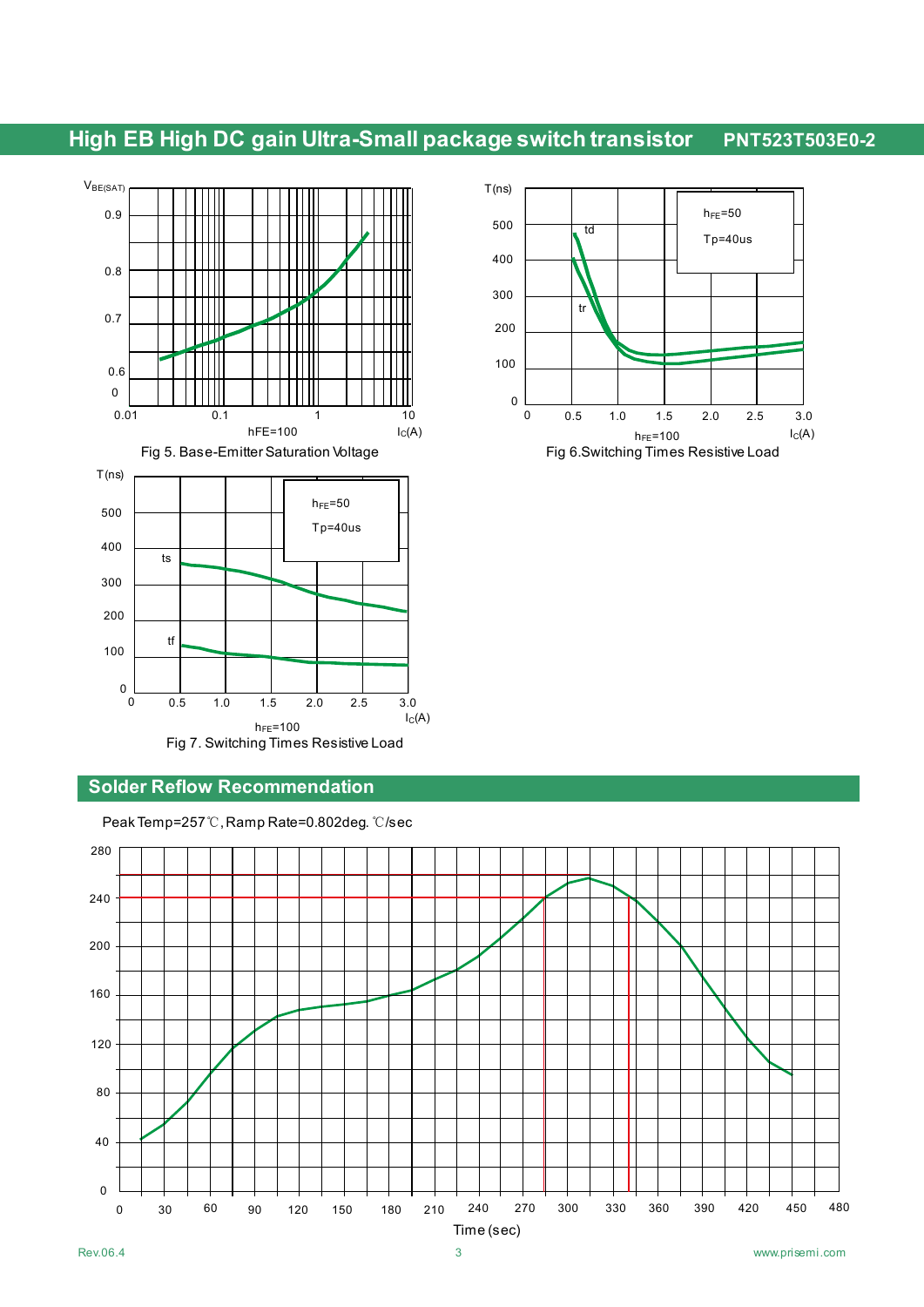## **Product dimension**(**SOT-523**)





| Dim            |             | <b>Millimeters</b> | <b>Inches</b> |             |  |
|----------------|-------------|--------------------|---------------|-------------|--|
|                | <b>MIN</b>  | <b>MAX</b>         | <b>MIN</b>    | <b>MAX</b>  |  |
| A              | 0.700       | 0.900              | 0.028         | 0.035       |  |
| A <sub>1</sub> | 0.000       | 0.100              | 0.000         | 0.004       |  |
| A2             | 0.700       | 0.800              | 0.028         | 0.031       |  |
| b <sub>1</sub> | 0.150       | 0.250              | 0.006         | 0.010       |  |
| b2             | 0.250       | 0.350              | 0.010         | 0.014       |  |
| $\mathbf{C}$   | 0.100       | 0.200              | 0.004         | 0.008       |  |
| D              | 1.500       | 1.700              | 0.059         | 0.067       |  |
| Ε              | 0.700       | 0.900              | 0.028         | 0.035       |  |
| E1             | 1.450       | 1.750              | 0.057         | 0.069       |  |
| e              | 0.500TYP    |                    | 0.020TYP      |             |  |
| e <sub>1</sub> | 0.900       | 1.100              | 0.035         | 0.043       |  |
| L              | 0.400REF    |                    |               | 0.016REF    |  |
| L1             | 0.260       | 0.460              | 0.010         | 0.018       |  |
| $\theta$       | $0^{\circ}$ | $8^{\circ}$        | $0^{\circ}$   | $8^{\circ}$ |  |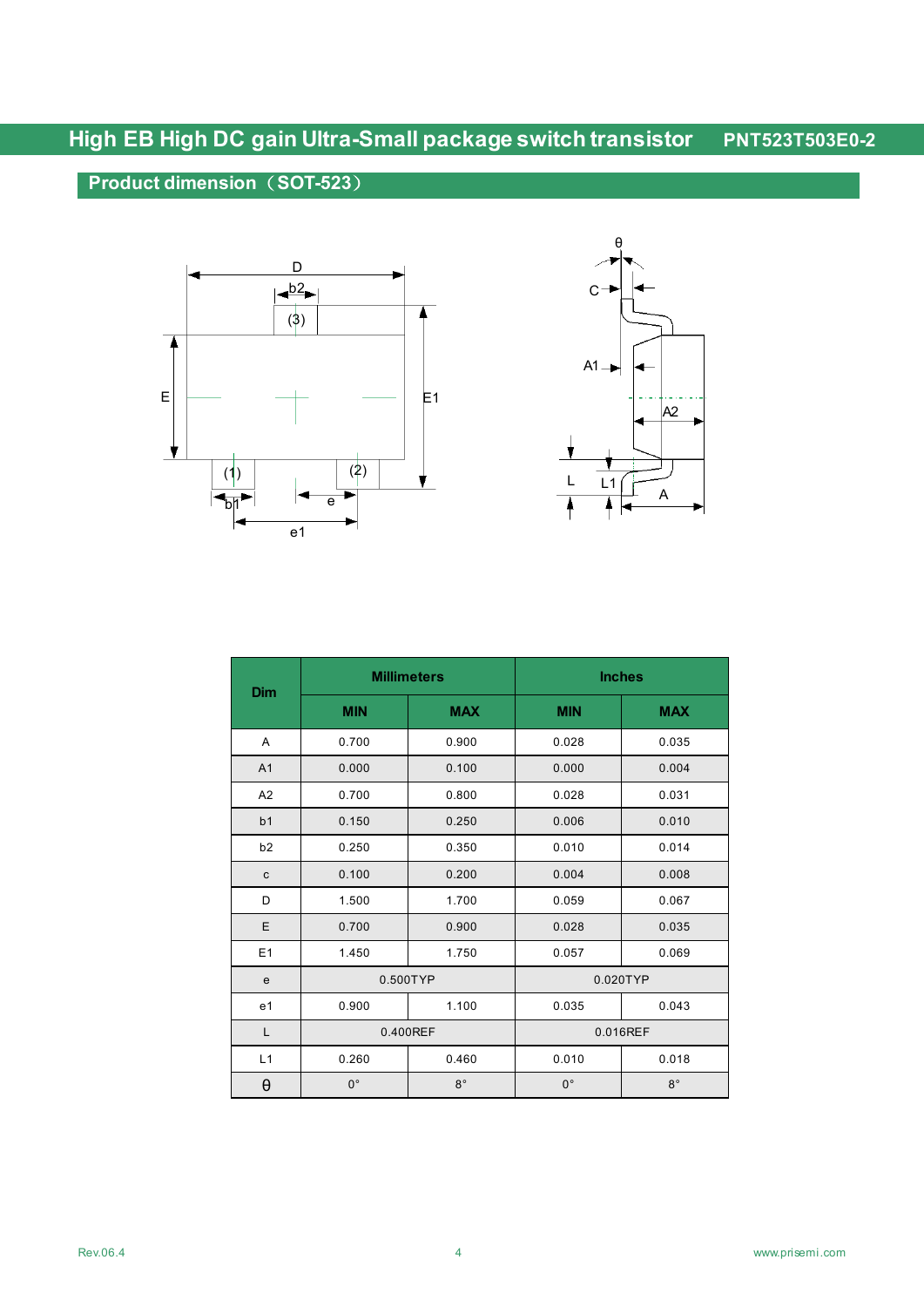

| <b>Dim</b> | <b>Millimeters</b> |            |  |  |
|------------|--------------------|------------|--|--|
|            | <b>MIN</b>         | <b>MAX</b> |  |  |
| a          |                    | 0.5        |  |  |
| b          |                    | 0.6        |  |  |
| c          |                    | 1.0        |  |  |
| d          |                    | 1.24       |  |  |
| e          |                    | 0.4        |  |  |

## **Marking information**



### **Ordering information**

| Device         | Package           | Reel | <b>Shipping</b>    |
|----------------|-------------------|------|--------------------|
| PNT523T503E0-2 | SOT-523 (Pb-Free) | 70   | 3000 / Tape & Reel |